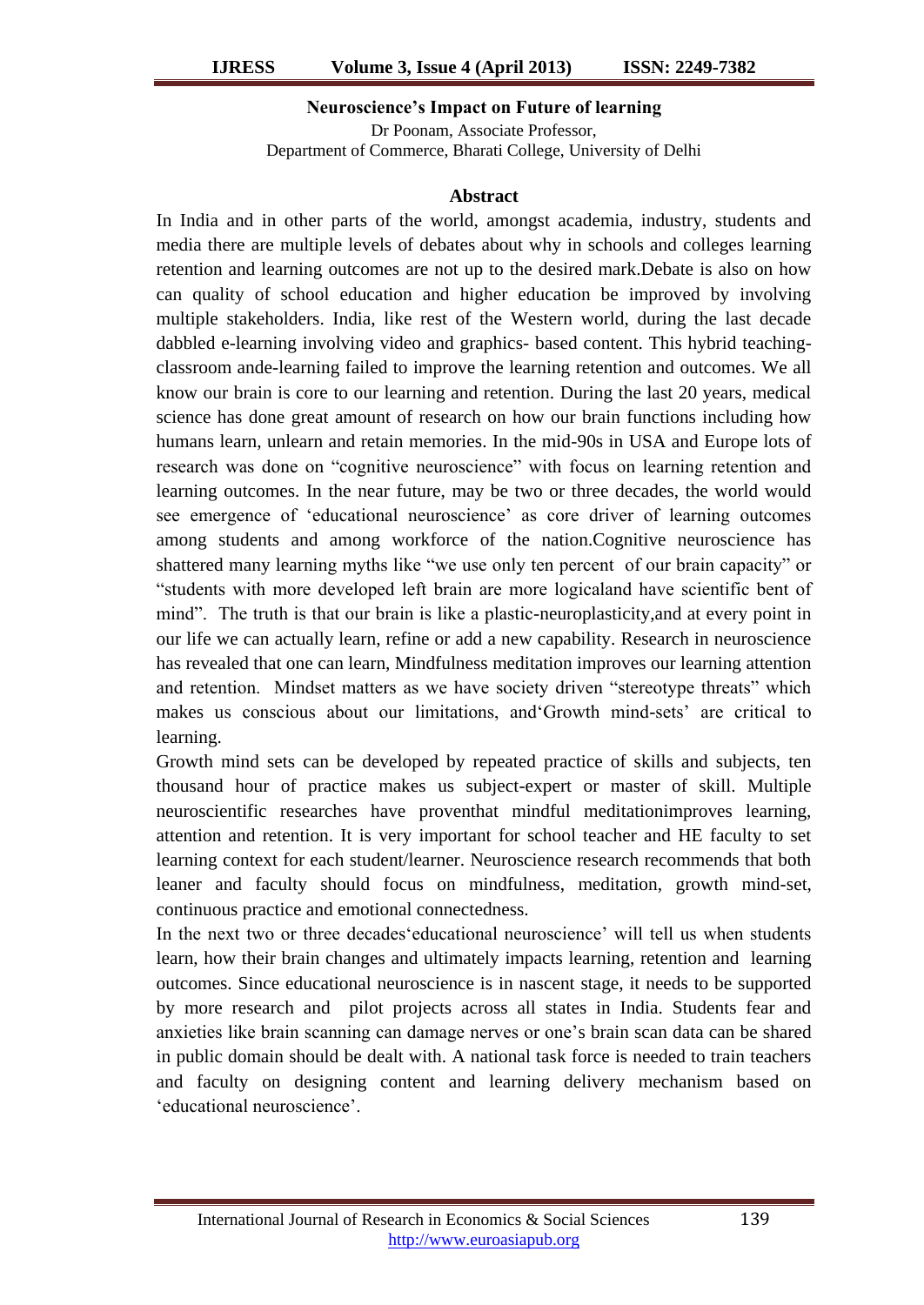## **An Introduction**

We have heard often that we use five to ten percent of our brain capacity. A fact that is negated by neuroscience. In most situations, we use large part of our brain capacity a fact again proven neuroscience through scans. We all have learned that we have left and right brain that functions completely, separately and differently. We all know that there are some people who are more talented than others, has nothing to do with hemisphere of the brain. We have a channel through which we learn better like we have heard terms like auditory learner, visual learner but truth is we use as many channels as we can. There is widely held belief among people that we have certain windows of learning which once closed has no chance of opening. All these are myths called "Neuromyths" because such statements are not substantiated by any scientific facts or data- based research.

The Path of Learning

There are certain windows of learningthat are strictly confined to couple of abilities. If you have not learned any language or you have not been exposed to life"s exposure through personalized experience you will not be able to learn these abilities but for rest of the people there is "neuroplasticity"i.e. at every point in your life you are able to learn,refine or add new capabilities. Research has proven we learn through repeated drill and continuous practice. Ten thousand hours of repeated practice or learning helps us masters a skill.Research in neuroscience has revealed that

- (1) You can learn through "deliberate practice" or 10,000 hours of continuous practice.
- (2) How "mindful "you are. Being mindful means understanding the context of learning i.e.What are you learning? Why are you learning? What are the benefits of learning? What are the consequences of not learning?.
- (3) Mindful Meditation or traditional Vipasana System enhances attentionwithout a focus on either the past or the future as it is related to anterior cingulate cortex(area associated with "attention") .Neurological study investigating this phenomenon of Mindful Meditation used EEG-based brain activity analysis to observe how neurological systems correlates to meditation the researchers observingit, found that the EEG data resembled that of stage 2-4 non-rapid eye movement, sleep i.e.calmness or stillness.
- (4) If Mindful meditation matters so does "Mindsets".In an experiment a group of women before mathematics exams were told they were Asian,they performed between average to above average but when they were constantly reminded before exam they were women, the outcome was below average to average. It is very important to create powerful social messages in media which reinforce positivity mindset or belief system e.g. if you educate yourself and acquire professional skills you will be a successful person, so study hard and learn new skills.Positive social messages over decades create positive mindsets . Our mind picks such positive stimulus and success stories from the environment and saves it in the brain for future processing and decision reinforcements.

We need to find out what are those" stereotype threats"that makes us conscious about ourselves and our limitations especially in diverse country in India where there are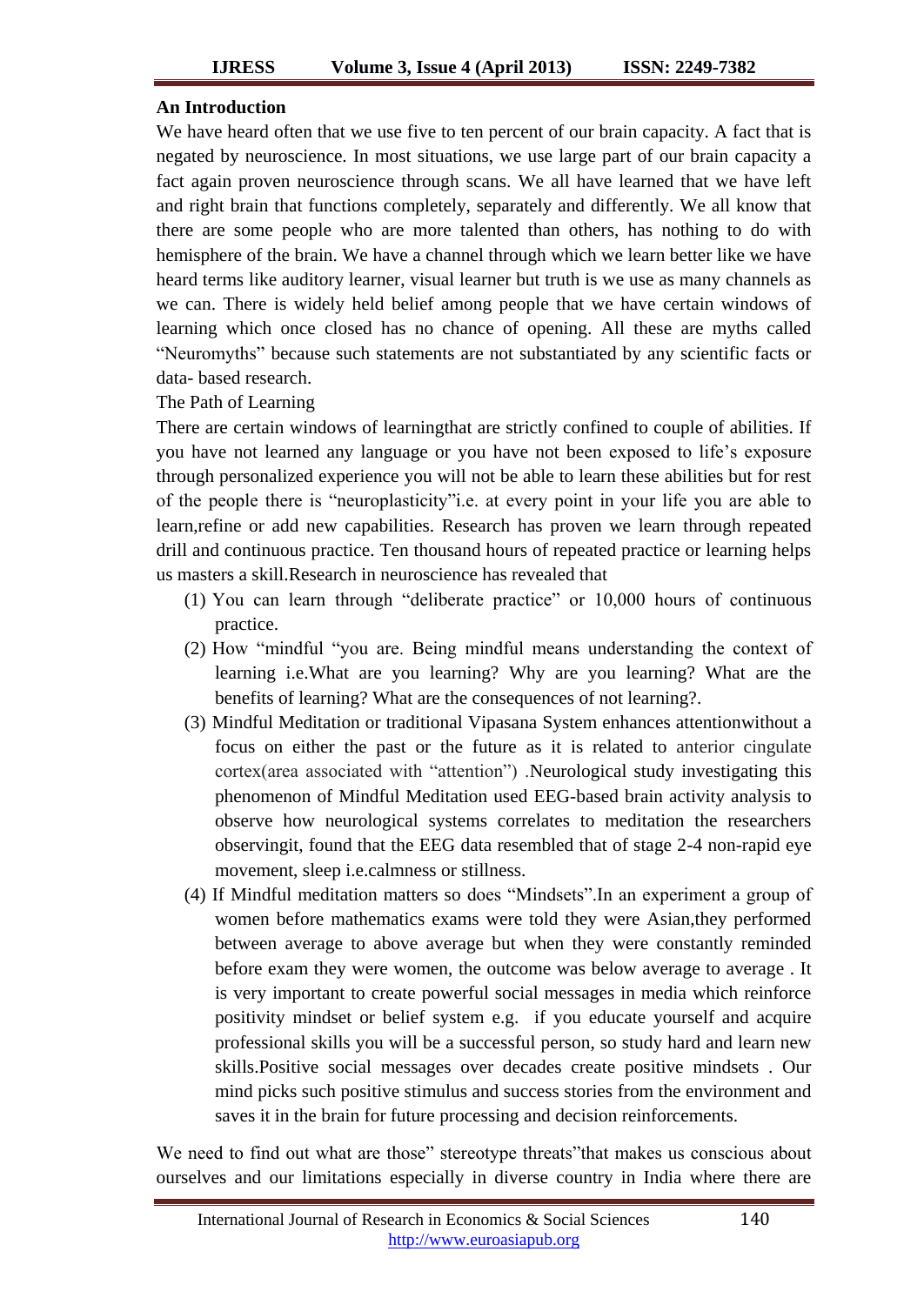huge number of social and culture biases towards women, minorities, ethnic groups, SC and STs. Such stereotypes reduce their academic performance. A research experiment conducted in USA by Steele and Aronson gave Black and White College students GRE test using stereotype-threat condition and no threat condition, In Stereotype threat condition, telling students the test diagnosed intellectual ability, implying that Blacks are less intelligent than Whites are. In the no-stereotype-threat condition, the researchers told students that the test was a problem-solving lab task that said nothing about ability. In the first test blacks scored far less than the whites but in second test scores of both Black and white students were same.

In India, we also have stereotype learning threats like girls are not good in maths, driving and engineering stream.People from certain cities are good in ITand ITes skills .Students from minority and marginalized sections have low learning retention ability etc. This kind of stereotypes have no research basis but are only decade old social myths.

On the hand there are "growth mindsets" a belief that you can learn whatever is in front of you. In an experiment, college students were told that they can use their brainpower as a muscle repeatedly and daily to learn a new skill/ subjects, the areas (subjects/skills) they focussed had above average outcomes.

# **GROWTH MINDSETS**

**1-Repeated practice-**Our brain is elastic, if you practice continuously and repeat you will be able to grow and install learning function. In order to improve learning retention among learners and improve learning outcomes hours and hours (10,000 hours to master a subject)of repeated practice makes your brain expand its faculties, store knowledge in conscious or sub conscious mind/brain.

**2-Attention –**attention is highly relevant for learning. The most common mistake we makeis that we allow people to multi task. If we you multi-task your attention will switch from task A to B to C to D and you will not be able to hold right amount of attention to hold knowledge so multi-tasking should be avoided as much as possible . In order to enhance most effective technique is daily is mindful meditation. Mindful meditation is not a social fad or gizmo but well researched neuroscience fact, which has proven that daily meditation, enhances your concentration power and memory.

**3-Desire to learn-**It is very important to explain to people the 'Context of learning'. Why the need to learn and what benefits they will get in short and medium term in their lives and how they will be able to cope complex situations? It is important faculty creates a "Learning Environment" where learner is given short-term goals, he is given regular feedback for improvements on learning retention and performance outcomes . Positive communication with patience is key as each learner is unique. Faculty should use technology for regular assessments and reviews.

The above can be best described by an experiment conducted by the USA Army on its soldiers. The soldiers were divided into four groups One, Group Two, Group Three and Group Four. During the military march they were toldthat there would be no communication whatsoever between the groups. Each group would march twenty kilometers over exactly the same terrain on the same day, the only variation was in the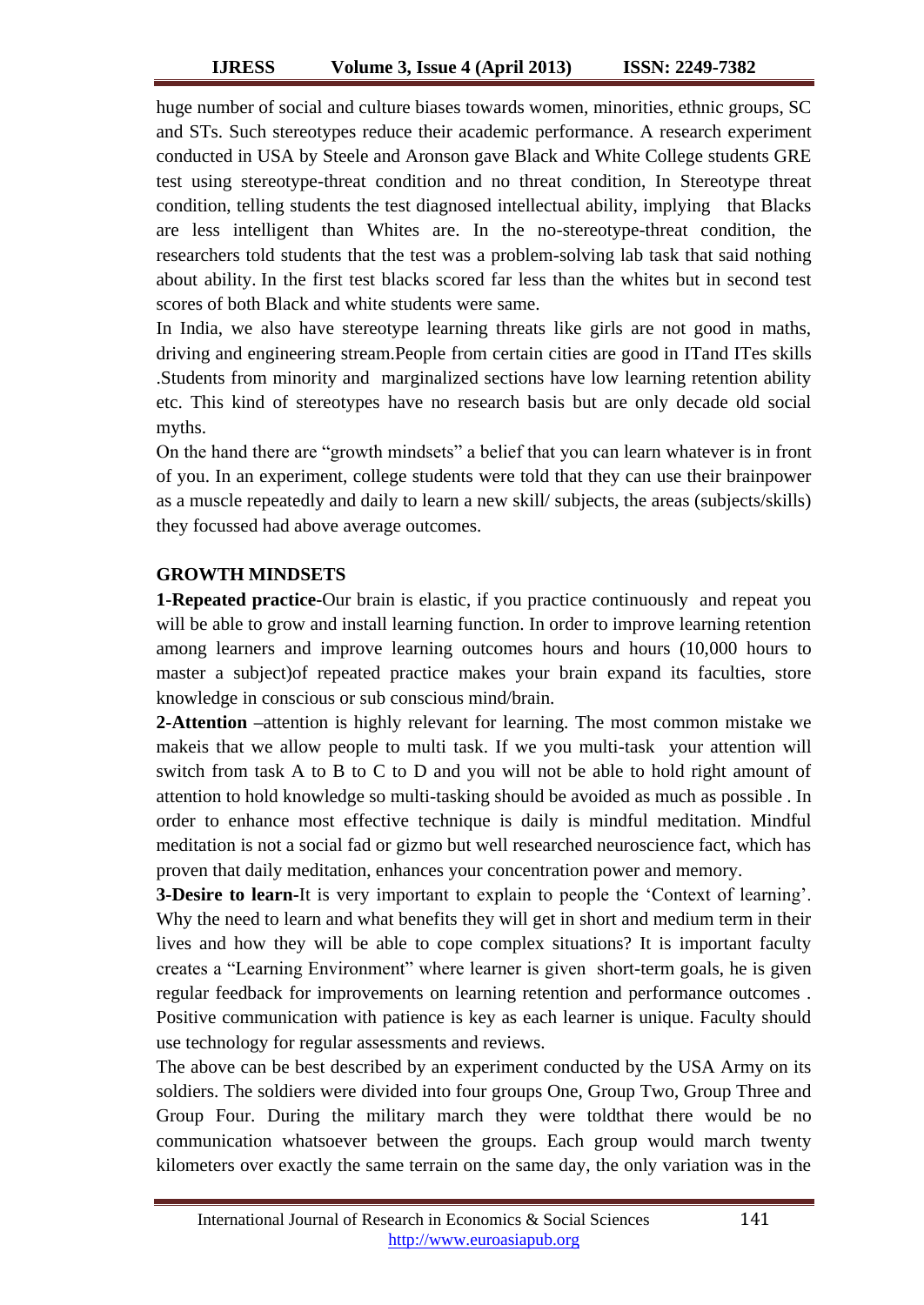verbal instructions the group received.The first group of soldiers were told they would march – twenty kilometers. Second group soldiers were told, "This is the long military march you and nobody was told how far they would march, nor were they informed of their progress along the way.Groupthree soldiers were told they wouldmilitary marchtwelve kilometers. After marching eleven kilometers, they were told they had nine more kilometers more to go.The fourth groups of soldiers were told they would militarymarch twenty-five kilometers. After marching fourteen, they were told they had six more to go.

Upon completion of the militarymarch, the four groups were assessed to determine which one performed best and which endured the most stress. The researchers found that group one performed the best because they knew how far they were going and getting regular reports, it was the keys to achieving the highest rating.As expected, group two performed the worst. They only knew that "This is the long march they have been waiting for" not knowing how far they were to march, and receiving no information along the way yielded poor results.

Therefore, proper communication and feedback on learning goals is must to improve one"s learning retention and learning outcomes.

**4- Getting it Right-**In a global research on learning outcomesit was found that only 7%of CEOs are happy or satisfied with learning outcomes and investments. The explanation is simple.

Most of the curriculum deliveredby faculty is based on "Neuromyths"not latest knowledge and research findings of "Neurosciences".Therefore, it is very important for teachers/faculty to take into consideration what is trueand really matters in order to improve learning retention among learnersand improve learning outcomes. The neuroscience suggests that good learner and faculty both should focus on mindfulness, meditation, growth mindset, emotional connection and continuous practice because as we learn our brain continuously evolves.

# **The future of learning**

The future will bring together two different but rapidly progressing fields of "Developmental Cognitive Neuroscience"and complex domain of curriculum and student learning and retention techniques. The future will see along with Artificial intelligence and virtual reality emergence of "Educational Neuroscience"which will answer most important questions-Whysome learners struggle with learning retentionand how can we improve education delivery to help learners with better learning outcomes. It is matter of one generation or two decades when educational neuroscience will tell us when and how students" brain change as they learn.?This will have a far-reaching impact on how students learn in schools and colleges various subjects. It is imperative that education ecosystem should move beyond traditional education performance systems and standards by incorporating "cognitive neuroscience" insights that lead to effective learning and teaching methods andmethodologies. In futureEducational neuroscience will also explore how nations workforce while working in jobs or as entrepreneurs learn to skills and behaviours like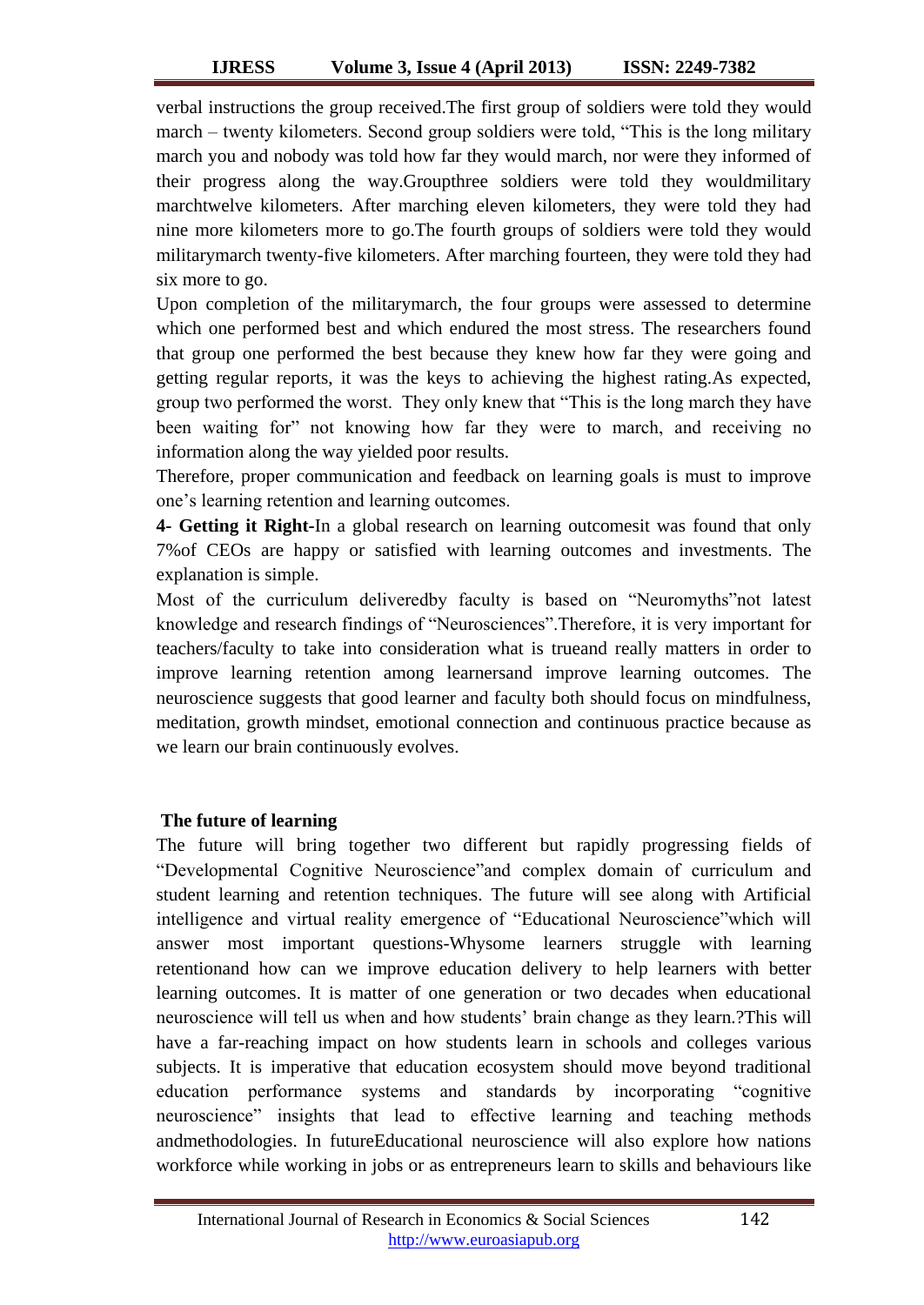emotional connectedness, flexibility, motivation, social and emotional experiences in dealing with community at large for higher productivity and well-being. Educational neuroscience in future will shed light on how individual can self-regulationand selfcontrol their impulsive behaviours.

## **Challenges of Implementation of Neuroscience- based Learning:**

Despite seemingly bright future of "Educational Neuroscience", there are many implementation challenges:

1-Academia, government and medical science have different thought process. Academia believes it is medicalization of education, govt believes in "wait and watch" policy as it is a new field full of implementation uncertainty, heavy risks, high costand no proof of effective learning outcomes.

2-Citizens and students feel that "Educational Neuroscience" is an encroachment of their privacy, as brain scans will expose their mental strengths and weakness to other.Legal authorities too feel that in the name of learning, data will be misused.Currently, no tangible benefits are seen by citizens and students and they perceive risks to be far too higher than rewards.

3-Pedagogue experts believe academia has no deep knowledge to create learning content based on scientific medical inputs emanating from "Educational Neuroscience". 4-Experts believe Educational Neuroscience will overhaul the teaching delivery mechanism and country like India cannot afford to train, retrain, assess, re assess, certify teachersand faulty across multiple languages. As it is India"s monetary spend on teachers training and technology-based innovation in education is abysmal.

5-As neuroscience believes our brain changes continuously due to learning and acts like a "Plastic"in the event the student does not use skill or subjects he/she has learned as a student, his/her brain will revert to original position.Therefore, continuous lifelong learning will be a challenge for the majority of the learners or students .

# **Suggestions and Recommendations**

1-Educational Neuroscience should be factored in future education policy of India.

2-Stronger links should be established between the research communities and the education system (schools, skill education, higher education and institutes for lifelong learning) in order to improve delivery of education for better learning outcomes.

3- Few pilot projects (5 or 6) one in each region of India (North, South, East West, NE) should be initiated to gauge the impact

4-Learning content creation, teacher training, re -training, certification, post training impact assessment should be piloted separately across all states of India for students and adults with learning challenges such as dyslexia and dyscalculia.

5- Government should fund research and pilot projects in collaboration with international experts and researchers from USA, European Union, Japan and Israel. As a nation India cannot be left behind in a technological race to improve students, working professional, entrepreneurs, elderly and other citizens learning retention, learning outcomes, emotional connectedness, flexibility, motivation, social and emotional experiences in dealing with community at large for higher productivity and well- being.